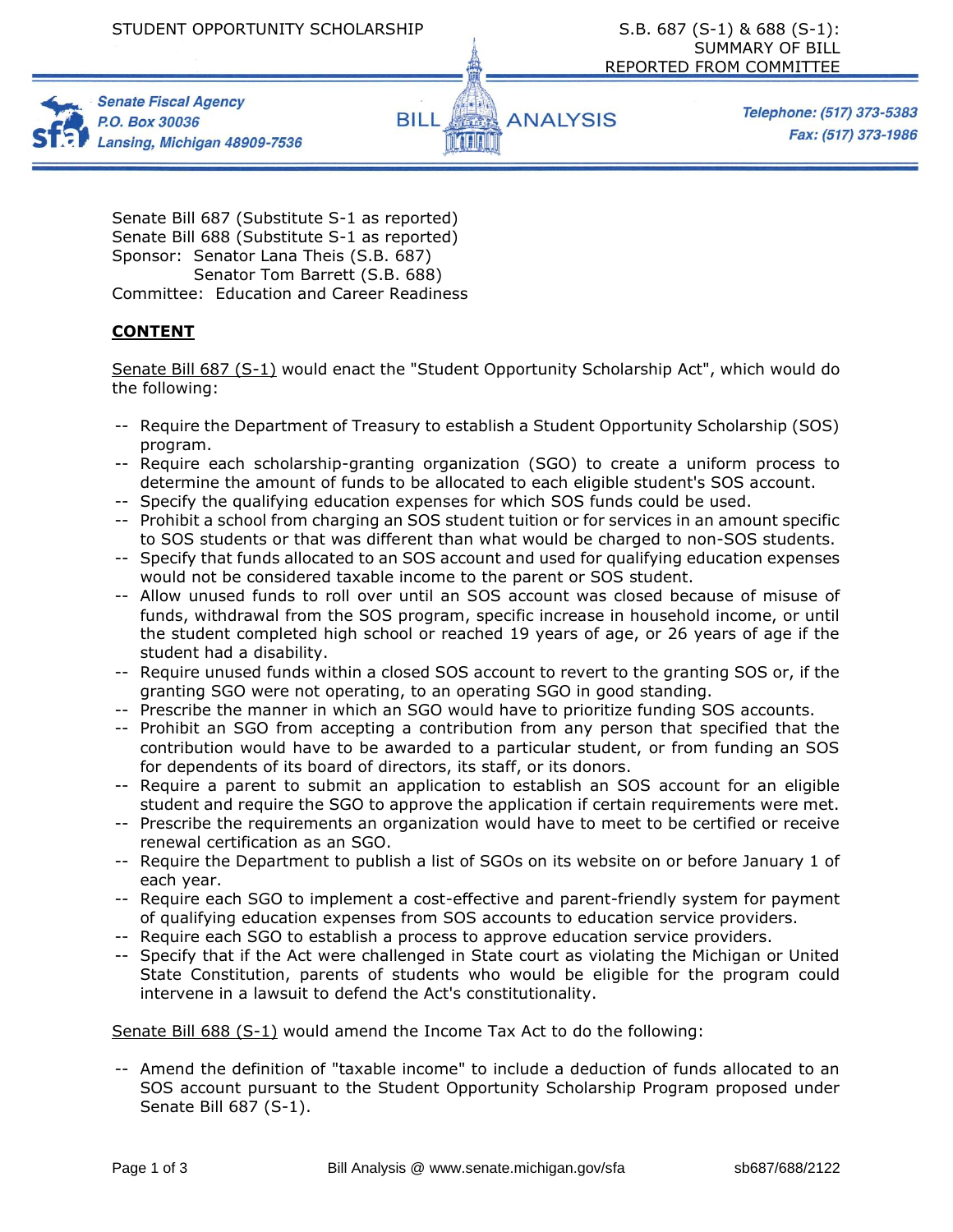- -- Allow a taxpayer, for tax years beginning on or after January 1, 2022, to claim a tax credit against the taxes imposed under Parts 1 and 2 of the Income Tax Act in an amount up to 100% of the total amount of contributions made by the taxpayer during the tax years to one or more SGOs.
- -- Require a taxpayer to submit an application and contribution plan to the Department of Treasury for preapproval of the tax credit and prescribe the information that would have to be included in those documents.
- -- Require the Department to approve or deny a completed application within 10 business days after receiving it and to issue a preapproval letter to the applicant if the application were accepted.
- -- Specify that the total of all credits reserved under preapproval letters could not exceed \$500.0 million for any State fiscal year.
- -- Require the tax credits available for the current State fiscal year to be increased by 20% if the total aggregate amount of tax credits approved for the previous fiscal year were equal to or greater than 90% of the total aggregate amount of all tax credits available for the previous year.
- -- Allow a credit that exceeded the taxpayer's tax liability for the tax year to be carried forward to offset tax liability in subsequent tax years or until used up, whichever occurred first.
- -- Prohibit a taxpayer from claiming a credit in excess of the amount of proposed contributions reflected on the preapproval letter.
- -- Require an SGO, within 10 days after receiving contribution, to notify the Department and issue a certificate of contribution to the taxpayer and require the taxpayer to attach a copy of the certificate to his or her annual return.
- -- Require the Department to include on its website the current amount of the total credit applications pending verification, the amount of the total credits allocated to date, and the remaining credit that was available to taxpayers that made contributions to SGOs.
- **--** Require the Department, by November 1, 2023, and by each November 1 thereafter, to submit a report concerning the administration, operation, and fiscal impact of the SOS program and the corresponding credits to Legislature**.**

MCL 206.30 et al. (S.B. 688) Legislative Analyst: Dana Adams

## **FISCAL IMPACT**

Senate Bill 687 (S-1) would increase costs in the Department of Treasury to establish the Student Opportunity Scholarship Program. The costs likely would exceed current appropriation and would result from establishing the program, certifying SGOs, monitoring contributions made to an SGO, and providing annual reports on the program. The final costs to the Department would depend on the number of SGOs that sought certification and the level of contributions made to organizations.

To the extent the bill would provide new financial opportunities for low-income, disabled, or foster care students to attend nonpublic schools or home schools (rather than attending public schools), local units of government (schools) would see a decrease in State foundation allowance and categorical funding commensurate with the number of students who, because of the scholarships, unenrolled in public schools and enrolled in nonpublic or home schools. Similarly, the State would see lower costs for fewer pupils enrolled in public schools if the scholarships resulted in public school students' unenrolling and enrolling instead in nonpublic or home schools. However, the extent to which these financial opportunities would be available and used is unknown; therefore, a more precise fiscal impact estimate is indeterminable.